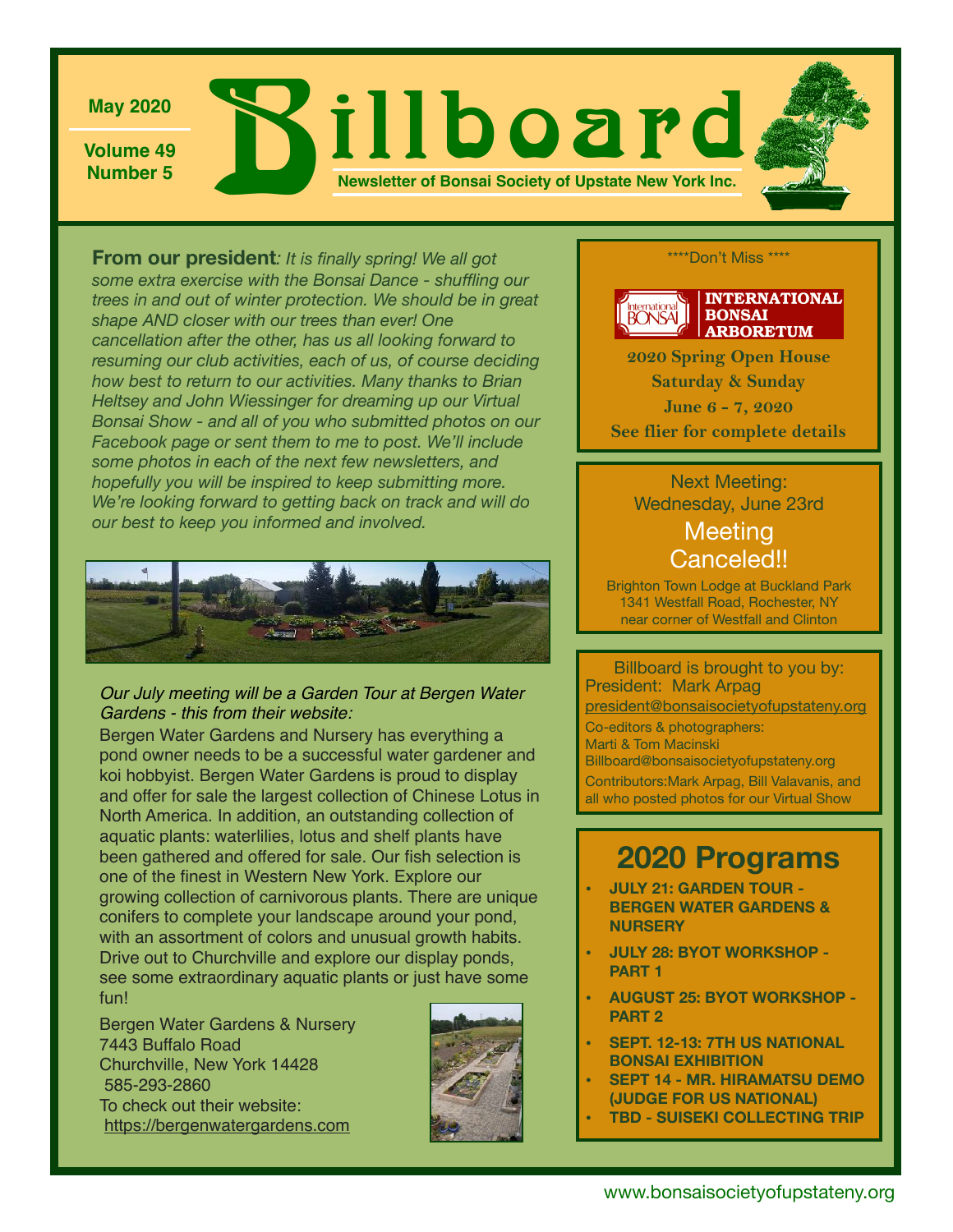### Mentoring, anyone?

In last month's Billboard, we told you about the mentoring program and encouraged you to reach out to Joe Moore to participate. We interviewed Dewey McLeod, who has taken advantage of this program, to help give you some insight. Dewey's been a member of the club for 4 years, after going to the May show, getting a flier from Rick (Marriot) and then taking Bill's course. (Sound familiar?!) After many years of interest, he bought a tree, bought some books, and asked a lot of questions. He very modestly claims that "I'm not a bonsai master, and I don't expect to become one". BUT, he enjoys the work. Dewey specifically asked for Bob Blankfield to be his mentor, as he had seen some of his trees and "I knew this guy was good". The connection to one person has helped Dewey in thinking about his own trees. In addition to taking advantage of the mentoring program, Dewey has gone above and beyond basic membership. He stores the fabric for tables (for shows) and he keeps the lights and the screen for presentations at club meetings. He's been helping with the auction for a couple of years as well. Maybe YOU should follow Dewey's lead - ask for a mentor, and find out what you can do to help with club activities. Just a thought . . . For mentoring information, let Joe Moore know you are interested: [jmoore431@aol.com](mailto:jmoore431@aol.com). To find out how to become more involved in club activities, contact Mark Arpag, [president@bonsaisocietyofupstateny.org](mailto:president@bonsaisocietyofupstateny.org).

### **Virtual Bonsai Show**





Brazilian Rain Tree

While we have been paused from physically meeting, some of our members decided to pull together a Virtual Bonsai Show. In part we hoped to make up for not having the May Monroe Community Hospital show, where this year we were making a focused effort to include ALL members of the club, regardless of experience.

And while we hope to get all photos up on the (newly<br>assigned and boostiful) uphotos timing we not right to revised and beautiful) website, timing was not right to have that happen now. So, we'll include photos in this and the next few newsletters. No names (in keeping with our practice at the show), but only identifying the species, and where noted, the size.

Please note that you can also see these on our Facebook page, mostly posted as comments to the May 9 post about the Virtual Show.

We haven't "heard" from everyone in this Virtual Bonsai Show, so we're extending the ability to post pictures until the end of June, and we'll continue to include photos in upcoming newsletters.



American Larch **Container Smoke Tree** 





Syzygium Paniculatum



**Quaking Asper**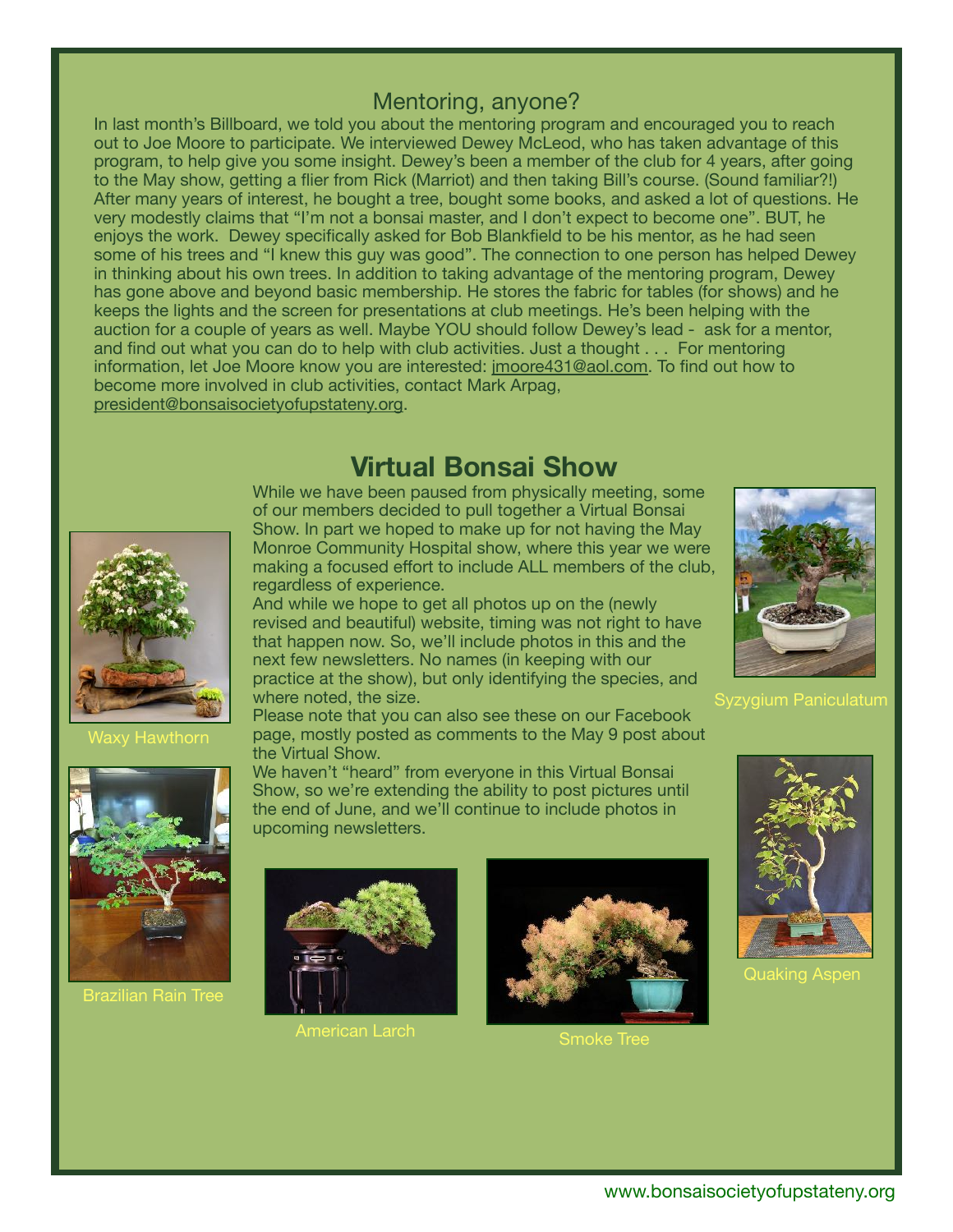









Crabapple, Indian Magic



Eastern White Pine



Eastern White Cedar **Japanese Maple** 



Japanese Wisteria



To see all entries for the Virtual Bonsai Show, go to our Facebook page, [https://www.fcebook.com/](https://www.fcebook.com/bonsaisocietyofupstatenewyork)





Texas Flowering Quince

[bonsaisocietyofupstatenewyork](https://www.fcebook.com/bonsaisocietyofupstatenewyork), click on the May 9 post inviting submissions, and then the photos are each a separate comment.